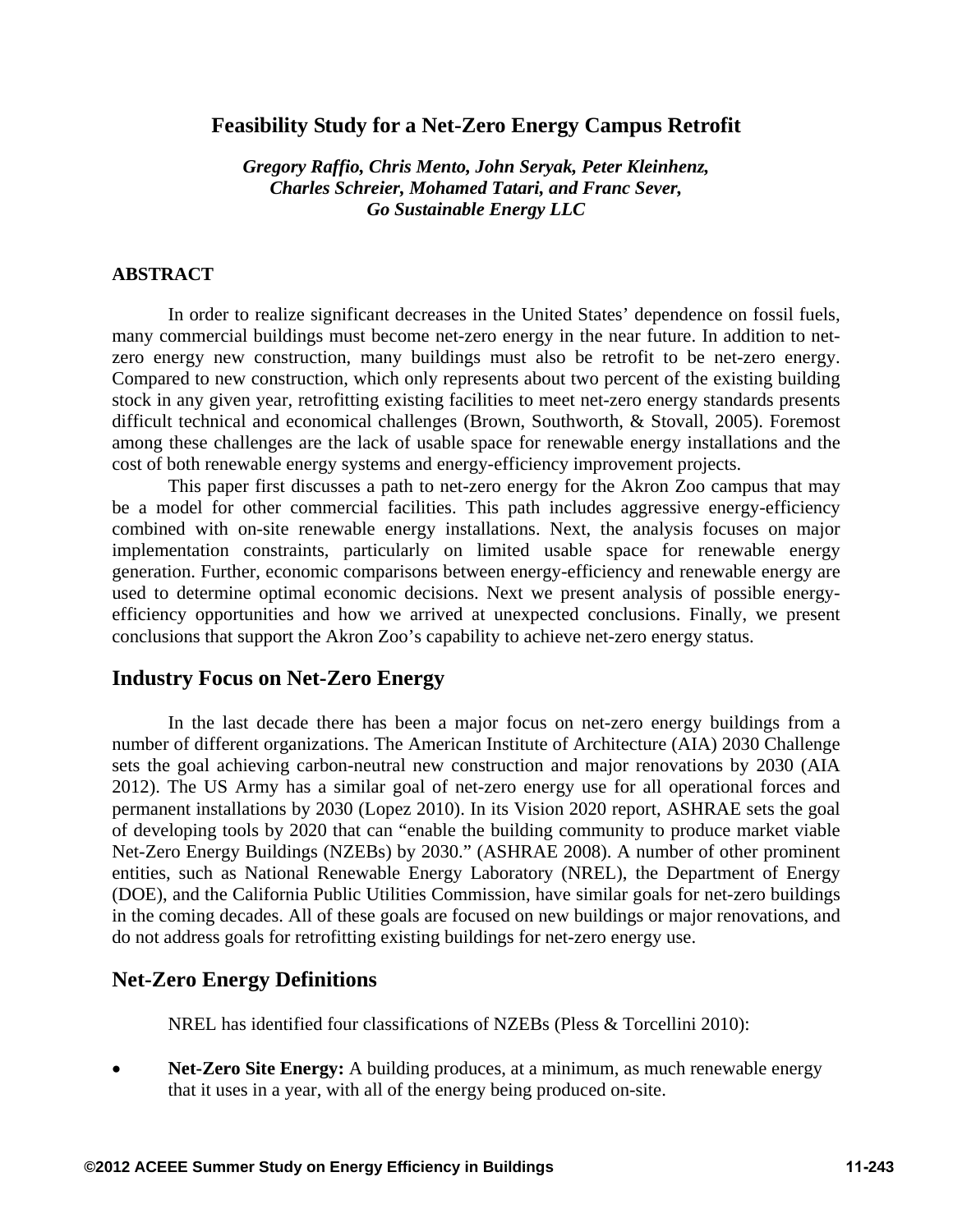- **Net-Zero Source Energy:** A building produces as much electricity as is produced at the utility source. This method takes into account the energy that is used to extract, process, generate, and deliver electricity to the site.
- **Net-Zero Energy Costs:** The goal of the building owner is to not spend any money per year on electricity (i.e., the amount the utility pays the building owner for generating renewable energy is equal to or greater than the amount the owner pays the utility company for various services).
- **Net-Zero Emissions:** A building either produces or purchases enough renewable energy to offset emissions from all building energy use on an annual basis.

The paths to net-zero energy occupy a spectrum between 100% renewable energy, and 100% energy-efficiency/conservation measures. 100% renewable energy is prohibitive due to high cost and limited usable land area. 100% energy-efficiency/conservation is not practical when there is a need for energy using equipment; which is a reality of modern society. Thus these two paths must be blended for NZEB project.

## **Campus Overview & Client Goals**

The Akron Zoo campus is a 50-acre campus of buildings in Akron, OH. The annual electricity consumption is approximately 2.2 million kWh, across 13 different electricity meters. Annual natural gas consumption is over 77,000 ccf, across five different meters. The total utility bill is approximately \$300,000 per year. The campus has over two dozen buildings on-site, one of which has achieved LEED Gold certification. The building types consist of animal exhibits, animal holding facilities, a visitor center, administrative offices, cooking & food services, and maintenance buildings.

The Akron Zoo has set a goal to achieve net-zero energy status for its entire campus. Through meetings and discussion with the client, the classification of "net-zero site energy" was chosen. In this preliminary discussion, it was also decided that the only feasible renewable energy options would be solar photovoltaic (PV) and wind power. Since the campus uses natural gas, it cannot be considered truly net-zero site energy unless all of the natural gas-using equipment is converted to electric equipment or eliminated. This effectively increases the annual campus electricity consumption, which requires additional generation or efficiency.

# **Constraints of Net-Zero Energy Retrofit vs. New Construction**

Net-zero energy projects are all subject to common constraints, which include budget, renewable energy location and production limitations, aesthetics, economics, and a lack of a true renewable source of natural gas, to name a few. There is a wealth of net-zero energy newconstruction literature available that has already been published across peer-reviewed journals and conference proceedings. New construction projects have the luxury of almost limitless customizability of systems and design decisions. When working with a renovation of a building or campus, many of the luxuries in net construction are unavailable, such as envelope orientation, most envelope construction properties, and even some HVAC renovations. In this paper, we discuss the constraints specific to a zoological campus of buildings with a limited budget and land area. Similar constraints should be applicable to most net-zero campus retrofits.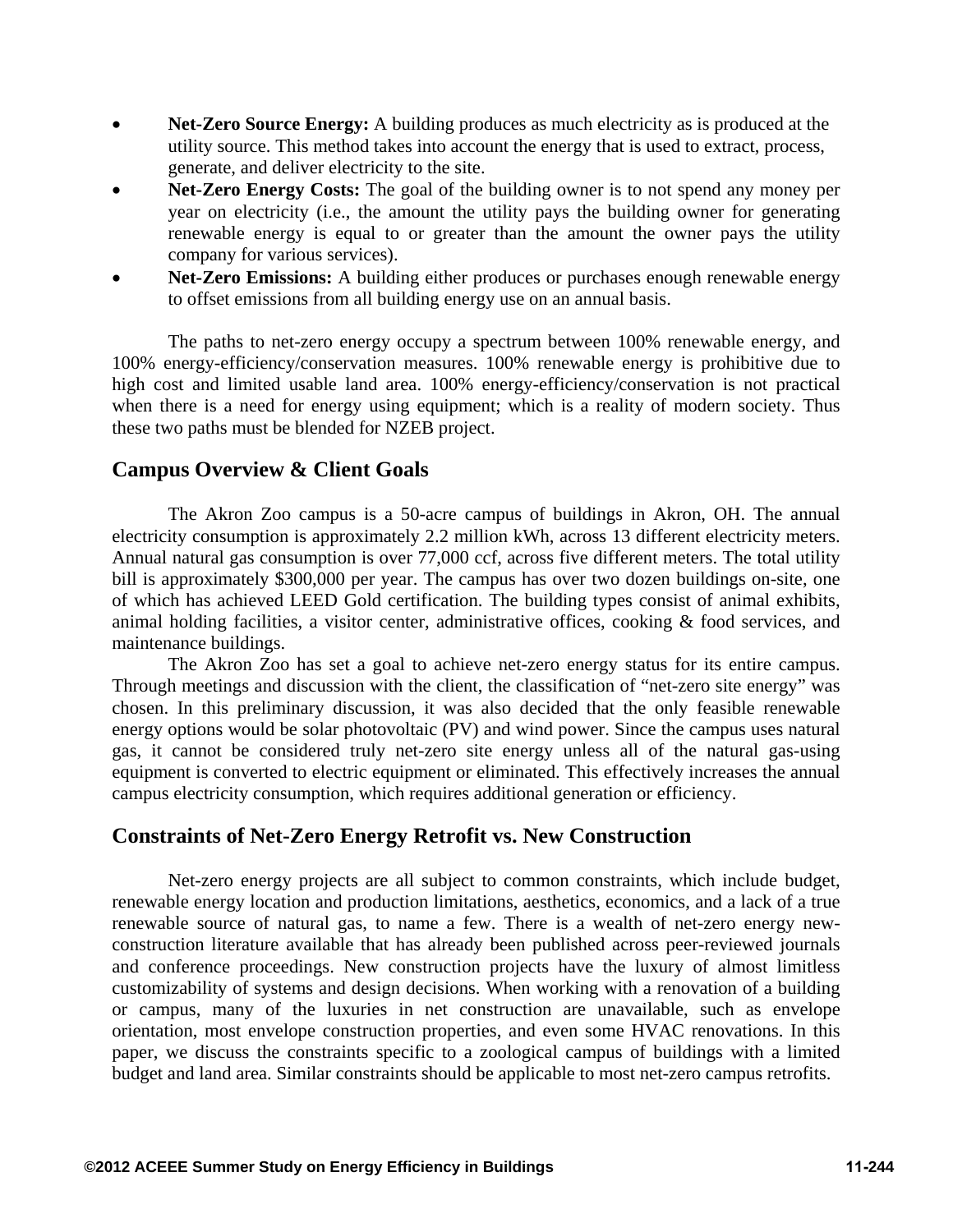First, we considered the campus' ability to install renewable energy. In all retrofit projects, site selection to maximize available wind or solar resources is impossible. The campus does have a limited amount of available south-facing roofs, un-covered parking lots, open grassy areas, and un-shaded walkways that could serve as PV mounting locations. Also, there is only one feasible location on the campus for a larger-scale wind turbine. Large, mature trees provide shade for animals and visitors while also causing PV and wind installation obstacles.

Second, aesthetics is a critical factor for the zoo's marketing efforts and ongoing ticket sales. According to facility staff, solar parking structures cannot be erected over the main parking corridor, as these would obstruct a visitor's initial view of the large opening gates. These obstructions would "make the zoo less welcoming" and might turn away visitors. Additionally, zoos across the country spend significant resources on exhibit and pedestrian area design. Many of these areas are not conducive to PV installations as they would detract from the look of the exhibits, which have been specifically designed to appear as natural habitat. Further, a prominent wind turbine located on the campus' tall monument hill will have community-based concerns, as the zoo is located in a residential neighborhood.

Third and most obviously, no project has an unlimited budget. Cost-effectiveness of all renewable energy and efficiency projects is crucial to success, especially for a publically funded site. In our analysis, simple payback and return on investment are utilized instead of lifecycle cost. With constantly changing prices for energy and the installation of renewable energy, these simple metrics are more than sufficient for project decision making. Also, there is no widely acceptable method of renewable natural gas production. Arguably, there are some biomass or landfill sources of methane, but these are very location-specific and are ignored here.

 The combination of these constraints caused the need to establish a better-defined netzero energy path.

## **Path to Net-Zero Energy**

First, it was necessary to understand the availability of on-site renewable energy installation locations, disregarding budgetary concerns. We were astonished to determine that if all available renewable energy sites were utilized, that the resulting generation would not match the campus' electricity needs. Thus, the campus would not physically be able to implement just a few efficiency measures of their choosing and make up the rest of their needs through renewable generation. Aggressive efficiency would be fundamental to achieving net-zero energy

Second, PV economics must be calculated to provide a comparative benchmark. The calculations in this study are not exhaustive of all PV options available. However, they are based upon quoted data from vendors, test-case PV installations that the campus had already installed, and our past experience. On a flat roof, common PV systems are installed at a 10-degree tilt. While the most optimal PV tilt angle is roughly equal to the latitude of the site, a 10-degree tilt is typically associated with the cheapest bracketing and roof-mounting equipment. Using PVWatts<sup>1</sup>, we simulated a PV system in Akron, OH at a 10-degree tilt and determined that it can generate an annual total of 10.64 kWh per square foot or 1,064 kWh per kW of installed PV. Using the Akron Zoo's test PV system installation cost and discussions with multiple installers, we can expect a large campus-wide PV installation to be about \$4.50/watt. This cost includes some amount of bracketing and mounting over parking areas and walkways. Without these

 $\overline{a}$ 

<sup>1</sup> http://rredc.nrel.gov/solar/calculators/PVWATTS/version1/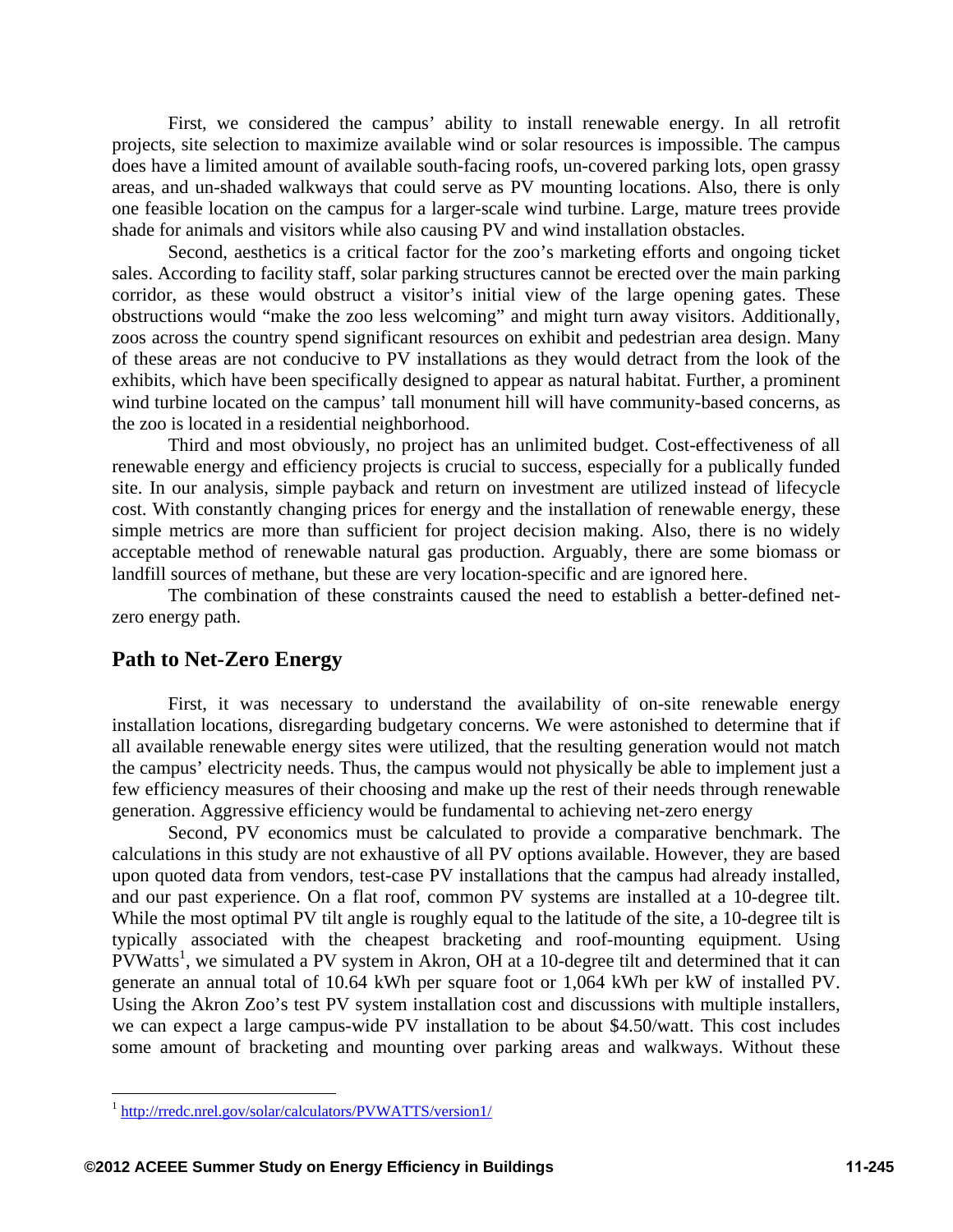expensive mounting needs, the installation cost would decrease significantly. We calculate the cost per kWh of generation as:

*(\$4.50 / Installed Watt) x (1000 W/kW) x (1 kW / 1,064 kWh/year) = \$4.23 / kWh*

The campus' avoided cost of electricity is \$0.06/kWh. Thus, the simple payback and return on investment for such PV installations would be:

*Simple payback (years) = Implementation Cost (\$) / Annual Savings (\$/year) = (\$4.23 / kWh) / \$(\$0.06/kWh) = 70.5 years Return on Investment*  $(\%) = 1 /$  *Simple payback* (years) =  $1 / 70.5 = 1.42\%$ 

Third, wind economics must be calculated to provide an additional benchmark. Analysis began with an in-depth search for wind turbine sizes, installation costs, and performance curves. Through discussions with multiple installers, we determined that two 200-kW turbines might be most appropriately sized for the campus. According to our research, such turbines might each cost about \$387,000 to install, and annually save \$22,601. The simple payback for wind would be:

*\$387,000 / (\$22,601/year) = 17 years* 

Following preliminary campus analysis and renewable energy economic calculations, the team was prepared to lay out a path for the Akron Zoo to achieve net-zero site energy. This path is comprised of a combination of a detailed investigation and analysis followed by implementation. Investigation and analysis would allow the team to compare energy efficiency investments and renewable energy installations to fit the economic and physical constraints of the campus and determine an appropriate implementation plan.

# **Investigation and Analysis of Energy Consumption Characteristics**

The investigation and analysis phase began with detailed utility analysis. As mentioned previously, there are two dozen buildings, 13 electrical meters, and five natural gas meters serving the campus. The team analyzed the utility data and the applicable rate structures to determine avoided costs of electrical energy, electrical demand, and natural gas consumption. We use the avoided costs throughout the analysis to convert energy or demand savings into cost savings. In Table 1, we present electric and natural gas avoided costs.

|                                  | Avoided |
|----------------------------------|---------|
| <b>Energy Component</b>          | Cost    |
| Electrical Energy (\$/kWh)       | \$0.060 |
| Electrical Demand (\$/kW)        | \$6.58  |
| Natural Gas $(\frac{5}{\alpha})$ | \$1.28  |

| Table 1. Electric and natural utility avoided costs |
|-----------------------------------------------------|
|-----------------------------------------------------|

After completing the utility analysis, our team created temperature change-point models, also known as energy signatures, for each meter (Kissock, Reddy, & Claridge 1998). Energy signatures are useful in several ways; they serve as normalized baselines of current energy use,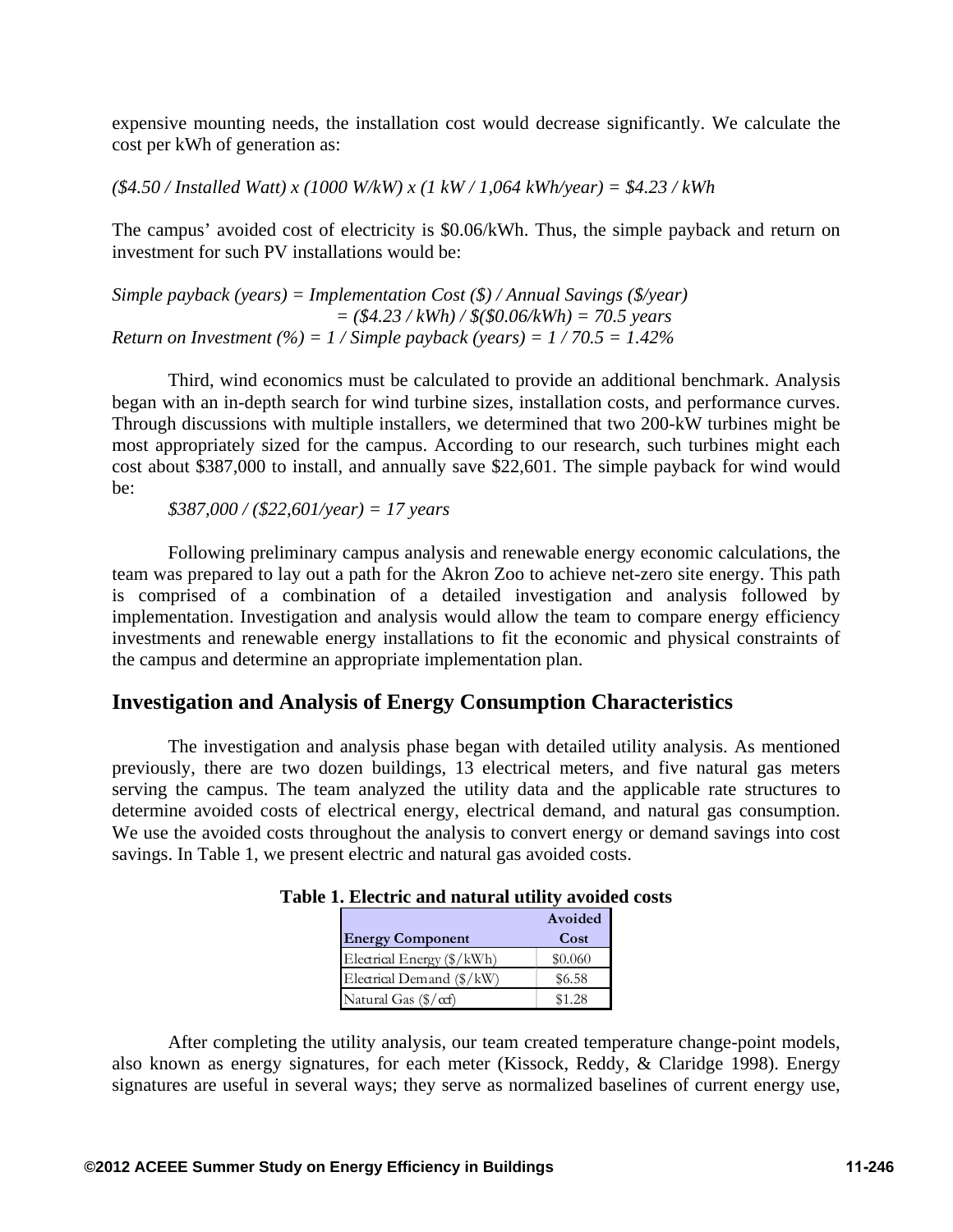can be evaluated to identify savings opportunities, can be used to conduct past-performance and multi-facility benchmarking, and can be used in the measurement of energy savings.

We typically work with a minimum of twelve months of monthly electricity or natural gas usage to determine an energy signature. This allows us to fully capture a year's worth of usage for analysis with the change in seasonal temperatures. Once the energy signatures are created, we normalize utility consumption to account for annual weather changes. Then, we "drive" the energy signature with typical meteorological data (TMY3) to determine the percentage of electricity use for air-conditioning, space heating, and temperature-independent loads.

Next, we create a campus energy-use breakdown using the energy signature models, utility analysis, and data from our site visit, which will be explained shortly. The energy use breakdown was a crucial tool during the net-zero campus study. The breakdown both assigned specific energy use to 14 separate end-use categories and helped our team to focus analysis. We present the electricity use breakdown in Figure 1 and the natural gas use breakdown in Figure 2.



#### **Figure 1. Electricity Use Breakdown**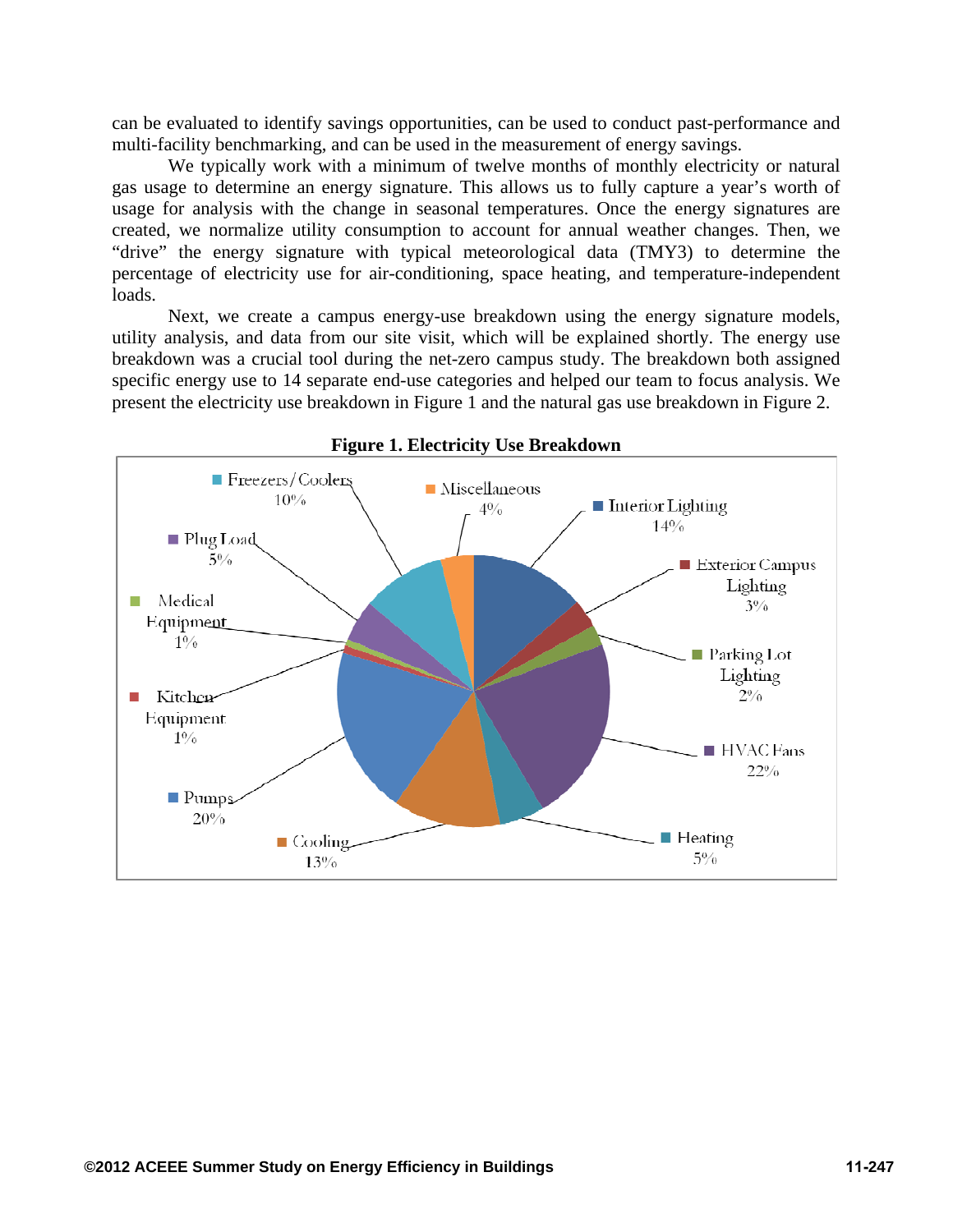

Informed with detailed knowledge of how the campus consumes energy, the next step was the energy audit & data collection phase. During the energy audit, our team scrutinized all energy using equipment on campus during daytime and nighttime site visits. We used an array of tools to collect data including spot readings and data loggers. Typical data collection included light level, temperature, relative humidity, equipment current draw, plug load power consumption, et cetera. In addition, we reviewed mechanical, electrical, plumbing, and architectural construction drawings for more detailed data about systems. Finally, we discussed systems and campus operations with facility staff.

Following the energy audit, our team performed energy simulations and calculations. We created and calibrated energy models for almost every building on campus using  $eQuest^2$ . These models were used to simulate a variety of lighting, HVAC, and envelope recommendations. In addition to these energy models, our team also used custom energy simulation software tools to analyze individual systems. Finally, we performed custom spreadsheet and hand calculations to both "sanity-check" our energy modeling results and to support additional recommendations.

# **Recommendations & Observations**

Our efforts for finding energy-efficiency improvements were focused in six main categories; lighting, pumps, HVAC, kitchen and food cooling, domestic hot water, and office/plug loads. In each category, the efficiency improvements ranged from low-to-no-cost recommendations all the way through expensive capital expenditures. Due to the aggressive requirements of a net-zero energy building, even equipment that had a low energy use, such as office plug loads, were thoroughly analyzed.

Other authors have published papers about energy audits, auditing techniques, energy savings and economic calculations; this is not the purpose of this paper. We emphasize that an independent, unbiased energy audit of an existing facility can yield significant energy savings. We briefly summarize some of the recommendations from the energy audit by category:

 $\overline{a}$ 

<sup>2</sup> http://www.doe2.com/equest/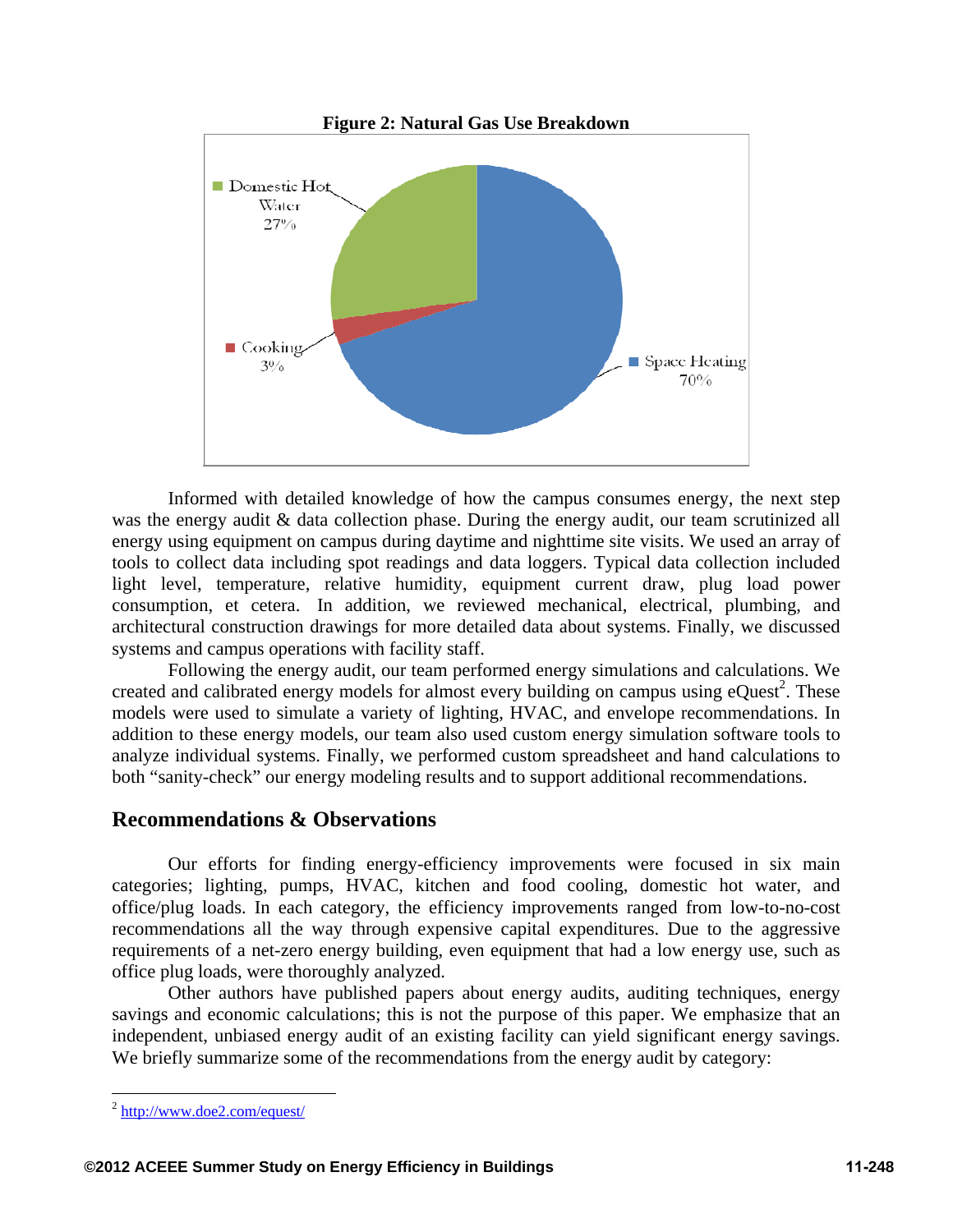- Lighting Efforts focused on upgrading lighting technologies, employing dimming or occupancy sensor controls, eliminating fixtures, and reducing runtime. Initially, installing skylights in many spaces looked to be a sound recommendation. However, when compared to the reduced roof area for PV installation and the project's area constraint, skylights were eliminated.
- Pumps Pumping energy is consumed to move water for waterfalls, animal exhibits, and heating and cooling systems. Our efforts focused on reducing runtime, throttling, optimizing variable-frequency drive (VFD) operation, high-efficiency pumps & motors, and even a potential re-design of piping for low-friction and pump motor size and power reduction.
- HVAC HVAC energy is used to keep occupants comfortable and to ensure that they have sufficient air quality. HVAC energy is often consumed unnecessarily when a facility is unoccupied, under-occupied, or when equipment does not operate correctly. We focused on fan scheduling to reduce operating hours, temperature setbacks, fixing economizer operations, demand control ventilation, and whole-system retrofits with highefficiency units. We even found excessively high water-loop temperature in the campus' LEED-Gold certified ground-source heat pump system, which was causing this highlyefficient system to operate very inefficiently. In addition, the same system was experiencing simultaneous heating and cooling, which is wasteful.
- Food Services In the campus freezers, we found opportunities to raise setpoint temperature, upgrade fan & lighting controls, and perform demand-based defrost control. In the kitchens, VFD kitchen exhaust could significantly decrease fan and space conditioning energy as the exhaust would only run when cooking is actually occurring. Additionally, a variety of fan motors were inefficient and vending machines did not have occupancy sensors. Unlike a traditional energy audit, we also found that using outdoor air to "economize" in large walk-in freezers was more cost effective than installing PV.
- Domestic Hot Water Due to the PV area constraint, solar thermal DHW could not be recommended, due to offset PV generation. Therefore we recommended replacing gas fired water heaters with electric heat pump water heaters. This both accomplishes an increase in DHW efficiency and aids in the conversion of natural gas equipment to electric.
- Plug Loads: Computers, printer, copiers, and other electricity using equipment exists across campus. There are opportunities to employ occupancy sensors, schedules, energyefficiency settings, and to replace equipment with lower power equivalents. While some of these recommendations have small impacts, they allow the campus to avoid the installation of a significant amount of PV.

# **Net-Zero Energy Breakdown Summary**

We identified over 40 energy-efficiency recommendations that result in a 30% decrease in campus-wide energy consumption for an average simple payback of about 7 years. This reduction takes into account increased electricity needs after converting all natural gas-fired equipment to electric. A total of 1.36 MW of PV will provide 45% of the electricity needs while two 200-kW wind turbines will provide the remaining 25% of the electricity needs. We present the net-zero site energy breakdown in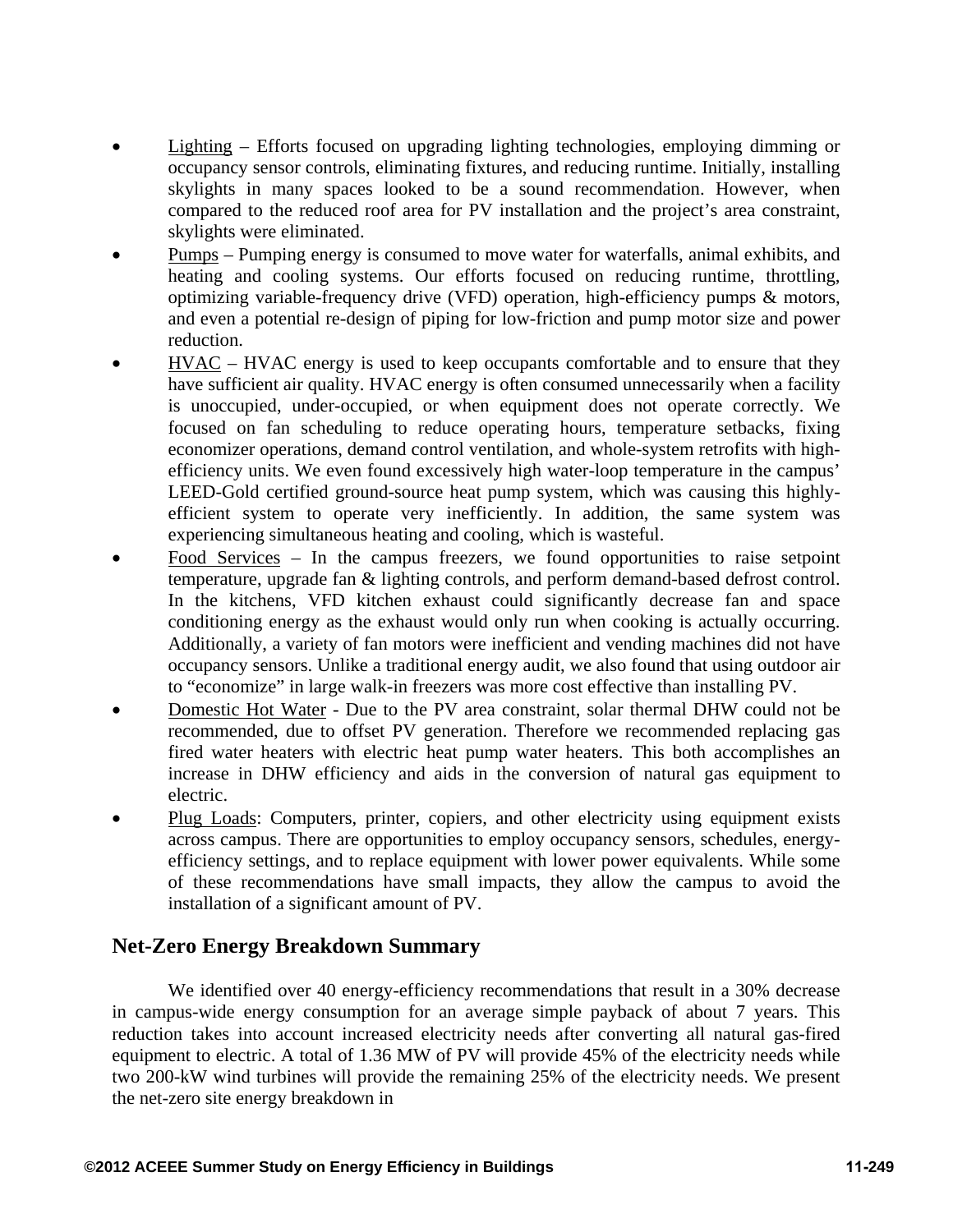### Figure 3.



Table 2 provides a summary of the energy savings from each category of efficiency recommendations. Total annual savings of \$107,077 can be achieved through implementation of these recommendations. The average rate of return for all recommendations is approximately 13.6%. The category that provided the greatest amount of savings was lighting. There were also considerable savings from the HVAC and envelope and pump recommendations.

|                          | Electricity    | Electric            | Gas            | ~<br>Gas       | Ō<br>Total     | $\overline{\phantom{a}}$<br><b>Savings</b> | Imp.      | Simple Rate of |          |
|--------------------------|----------------|---------------------|----------------|----------------|----------------|--------------------------------------------|-----------|----------------|----------|
|                          | <b>Savings</b> | <b>Cost Savings</b> | Savings        | <b>Savings</b> | <b>Savings</b> | (lbs CO <sub>2</sub> )                     | Cost      | Payback Return |          |
| Description (kWh/year)   |                | $(*/year)$          | (ccf/year)     | $(*/year)$     | $(*/year)$     | /year)                                     | $($ \$)   | (years)        | $(\%)$   |
| Domestic Hot Water       |                |                     |                |                |                |                                            |           |                |          |
|                          | $-191,505$     | $-18,606$           | 20,344         | \$26,040       | \$7,435        | $-231,640$                                 | \$40,180  | 5.4            | $18.5\%$ |
| Lighting                 |                |                     |                |                |                |                                            |           |                |          |
|                          | 371,867        | \$27,044            | $\theta$       | \$0            | \$27,044       | 896,199                                    | \$370,505 | 13.7           | 7.3%     |
| Office and Plug Loads    |                |                     |                |                |                |                                            |           |                |          |
|                          | 8,808          | \$655               | $\Omega$       | \$0            | \$655          | 21,227                                     | \$5,200   | 7.9            | $12.6\%$ |
| Kitchen and Food Cooling |                |                     |                |                |                |                                            |           |                |          |
|                          | 67,051         | \$4,286             | $\overline{0}$ | \$0            | \$4,286        | 161,593                                    | \$47,208  | 11.0           | $9.1\%$  |
| Pumping                  |                |                     |                |                |                |                                            |           |                |          |
|                          | 201,900        | \$13,170            | $\theta$       | \$0            | \$13,170       | 486,579                                    | \$17,199  | 1.3            | 76.6%    |
| <b>HVAC</b> and Envelope |                |                     |                |                |                |                                            |           |                |          |
|                          | 301,860        | \$19,455            | 27,317         | \$34,966       | \$54,487       | 1,041,390                                  | \$304,965 | 5.6            | $17.9\%$ |
| <b>SubTotal</b>          | 759,981        | \$46,005            | 47,661         | \$61,006       | \$107,077      | 2,375,349                                  | \$785,257 | 7.3            | 13.6%    |

|  | Table 2. Summary of Energy Savings by Category |  |  |
|--|------------------------------------------------|--|--|
|  |                                                |  |  |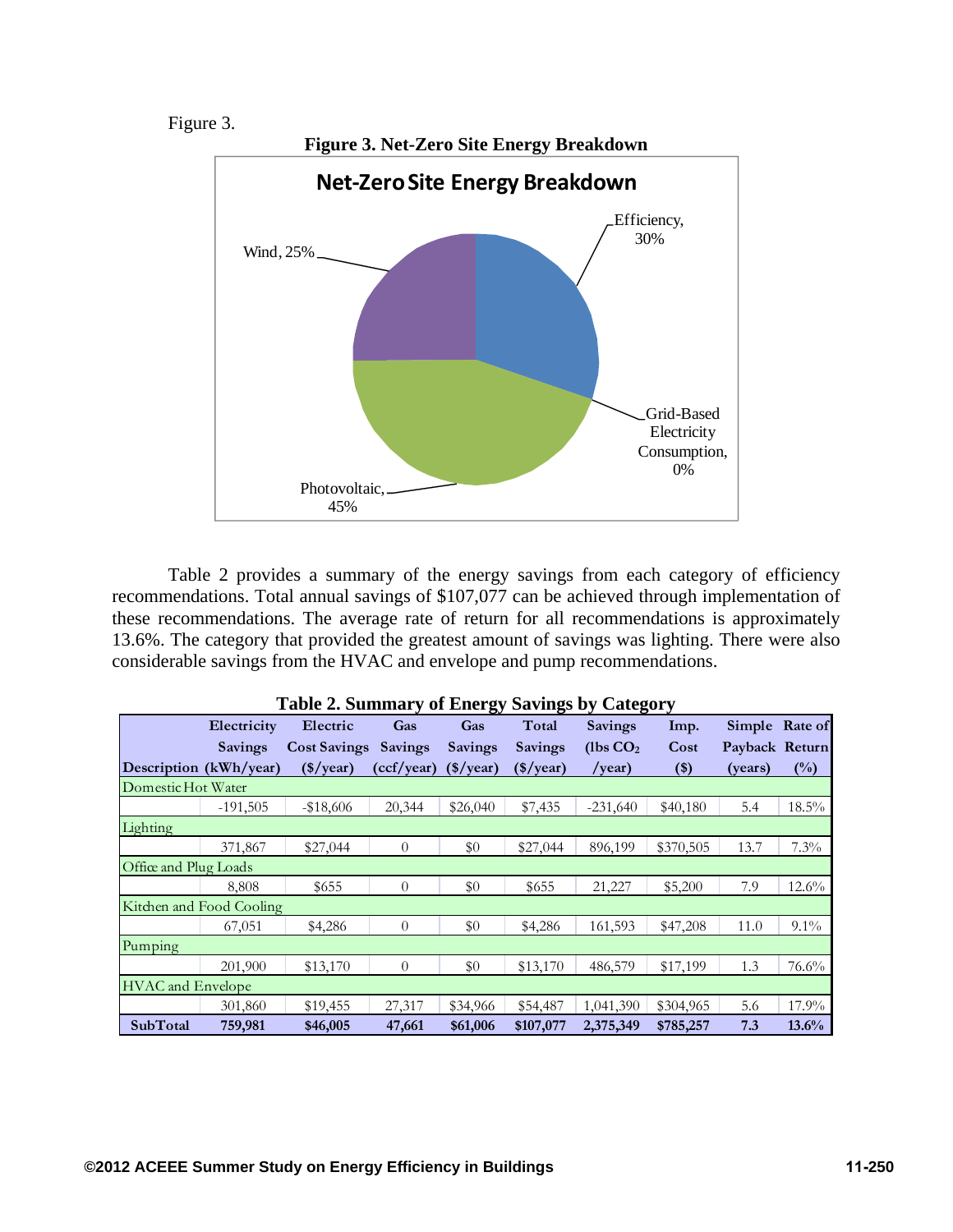## **Implementation Plan**

Our analysis shows that every energy-efficiency recommendation costs less per kWh of savings than installing solar PV. All 40 efficiency recommendations cost less than \$3.58/kWhsavings while PV costs \$4.23/kWh-generation. The average efficiency recommendation costs four times less per kWh-savings than PV. Compared to the 100% PV option, the energyefficiency recommendations reduced the potential net-zero site energy budget by about \$2.4 million. This highlights the need for aggressive energy-efficiency as a primary focus ahead of renewable energy. We present the implementation cost vs. electricity savings for all 40 efficiency recommendations compared to PV in Figure 4.



Using this knowledge, the team developed an implementation plan that started in the end of 2011 and will continue over the next few years as funding becomes available. Low and nocost opportunities are prioritized before larger capital improvements. In addition, purchasing and specification plans are being edited to ensure that the net-zero energy goals for the campus are integrated into the campus' purchasing policies.

# **Renewable Energy Summary**

Although the original intent of the project was to use only PV as a renewable energy source, our analysis shows that the campus cannot achieve net-zero site energy without the use of wind power. One reason for this is the lack of available space to put up the required solar panels. A wind turbine offers higher energy density for a small footprint, which is necessary considering campus space constraints. There are also not enough energy-efficiency opportunities available in this campus retrofit. Additionally, requiring that all natural gas equipment be converted to